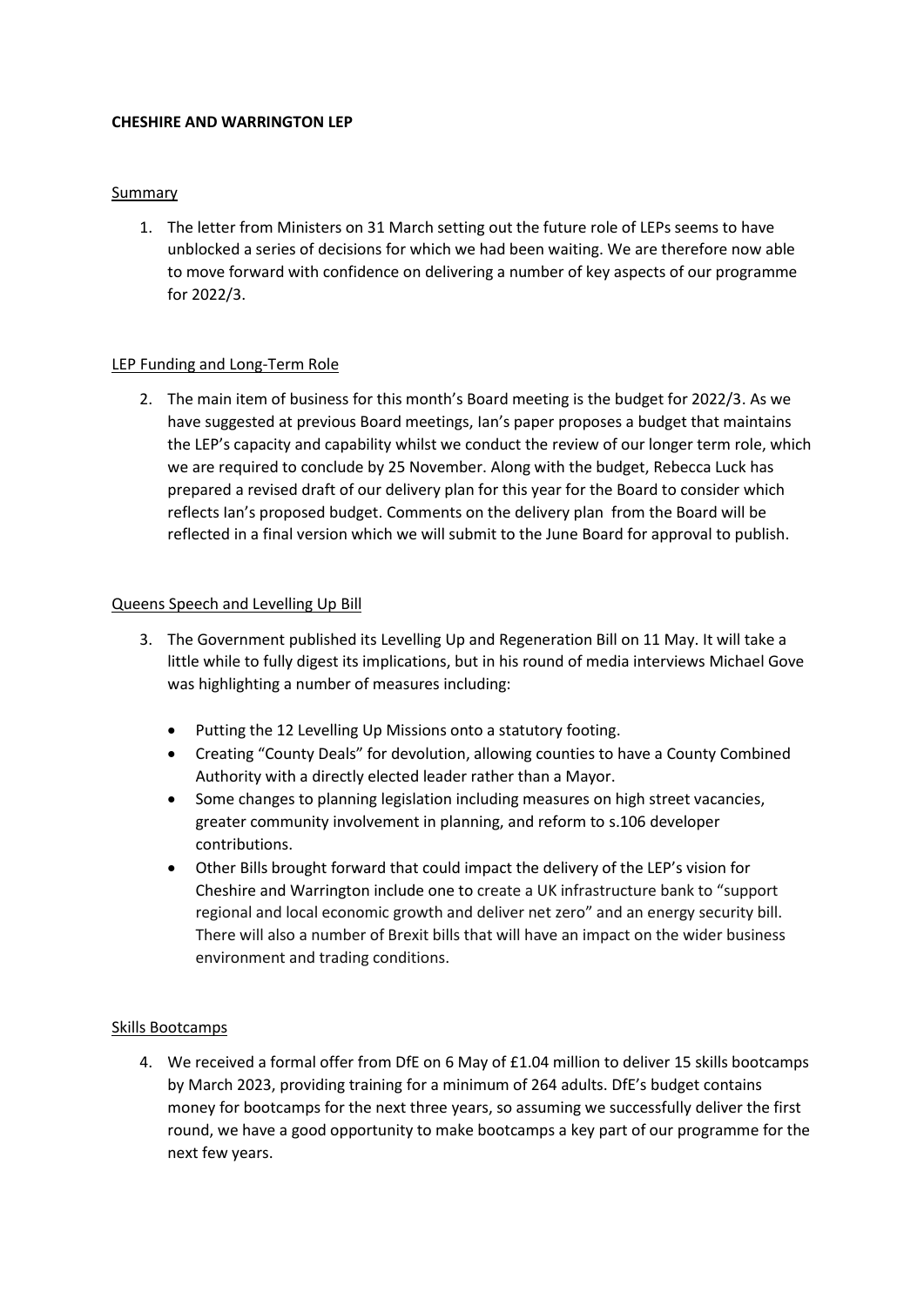#### SAPs and LSIPs

5. DfE have also confirmed that they will be paying us £55k in 2022/3 to run C&W's Skills Advisory Panel (SAP) for a final year. Alongside this they have issued an invitation to business representative organisations (BROs) (eg Chambers of Commerce, Federation of Small Business etc) to take responsibility for producing and maintaining local skills improvement plans (LSIPs) which will take over from SAPs from next year. We are in conversation with the members of the Cheshire Business Group (which brings together all of C&W's BROs) about submitting a single bid for C&W that encompasses all the BROs and engages our own Employers' Skills Board.

# The Pledge

6. We received a formal grant offer from the Careers and Enterprise Company (a DfE agency) on 29 April of £331,000 to cover its share of the costs of 8 Enterprise Co-ordinator staff who sit within the Pledge programme which we operate jointly with Youth Federation. This is one more than our current complement so we have started a recruitment process for the additional post. The grant covers the period from September 2022 – August 2023.

# Digital Skills Partnership

7. Informal indications from DCMS are that they will also shortly be sending us a formal grant offer to continue the funding of our Digital Skills Partnership. I am hoping that we will have received the offer before the Board meeting.

# UKSPF

8. The Government has also announced the allocations for the next three years of the UK Shared Prosperity Fund (UKSPF). Between them, our three LAs will be receiving £28 million and LA officers and are consulting widely on how the funds should be deployed. As part of this, they have asked the LEP for its views on the priorities drawing on our analysis of our economic evidence base. Not surprisingly UKSPF projects must meet a number of Government criteria and Andy Devaney is therefore preparing a paper for the June meeting of the Board with some thoughts for it to consider which take account of those constraints.

# Life Sciences Fund 2

9. Life Sciences Fund 2, the life sciences investment fund jointly created by the LEP, Greater Manchester and Bruntwood will be launched at an event in Manchester on 24 May. It will be jointly hosted by Clare, Andy Burnham and Kath McKay (wearing her Bruntwood hat!).

#### Middlewich Line

10. We are in the final stages of appointing consultants to produce the Strategic Outline Business Case for the re-opening to passengers of the rail line between Northwich and